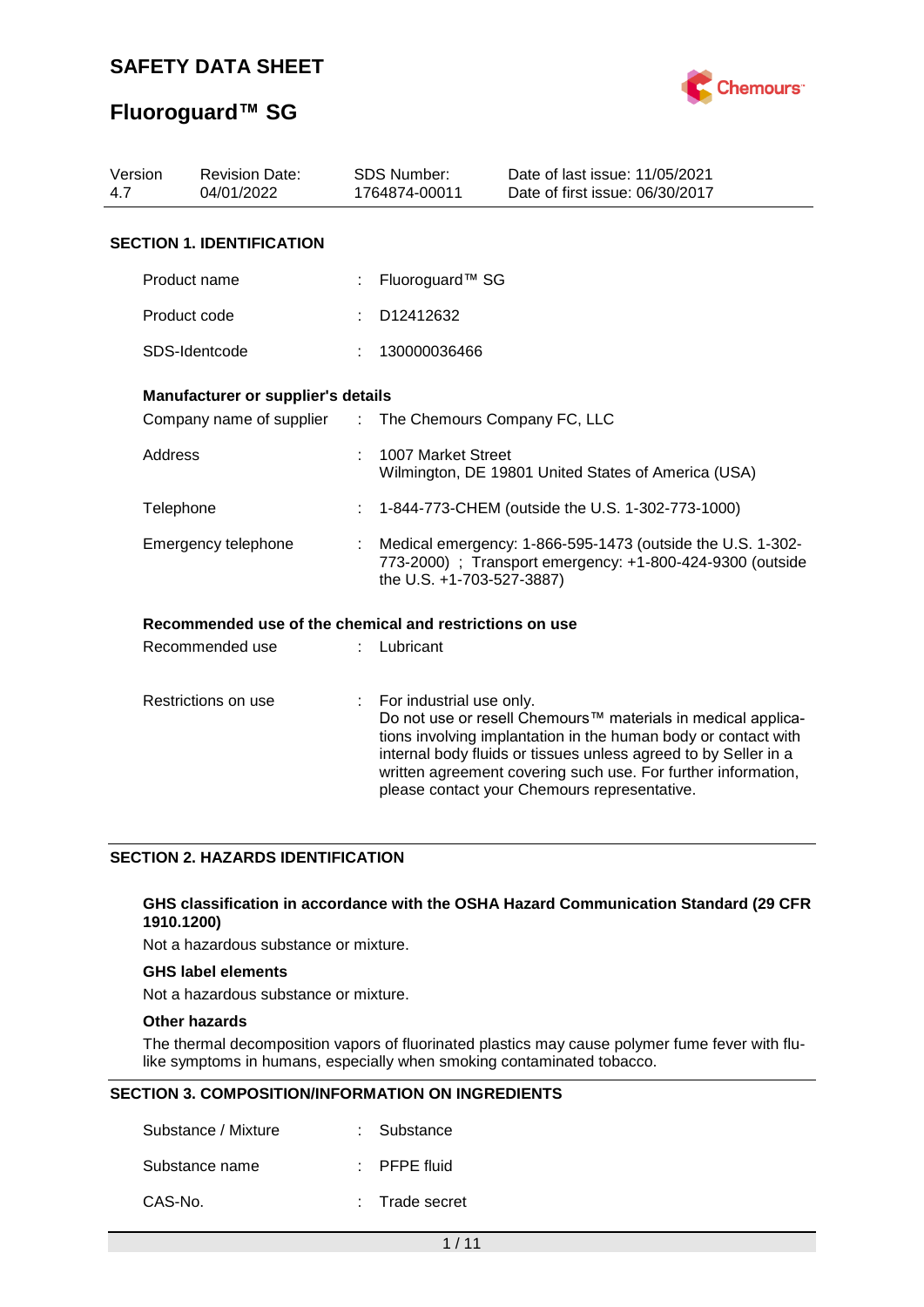# **Fluoroguard™ SG**



| Version | Revision Date: | SDS Number:   | Date of last issue: 11/05/2021  |
|---------|----------------|---------------|---------------------------------|
| -47     | 04/01/2022     | 1764874-00011 | Date of first issue: 06/30/2017 |
|         |                |               |                                 |

## **Components**

No hazardous ingredients

## **SECTION 4. FIRST AID MEASURES**

| If inhaled                                                        | If inhaled, remove to fresh air.<br>Get medical attention if symptoms occur.                                             |
|-------------------------------------------------------------------|--------------------------------------------------------------------------------------------------------------------------|
| In case of skin contact                                           | : Wash with water and soap as a precaution.<br>Get medical attention if symptoms occur.                                  |
| In case of eye contact                                            | : Flush eyes with water as a precaution.<br>Get medical attention if irritation develops and persists.                   |
| If swallowed                                                      | If swallowed, DO NOT induce vomiting.<br>Get medical attention if symptoms occur.<br>Rinse mouth thoroughly with water.  |
| Most important symptoms<br>and effects, both acute and<br>delayed | Irritation<br>Shortness of breath<br>Inhalation may provoke the following symptoms:<br>Irritation<br>Shortness of breath |
| Protection of first-aiders                                        | No special precautions are necessary for first aid responders.                                                           |
| Notes to physician                                                | Treat symptomatically and supportively.                                                                                  |

## **SECTION 5. FIRE-FIGHTING MEASURES**

| Suitable extinguishing media :           |    | Water spray<br>Alcohol-resistant foam<br>Carbon dioxide (CO2)<br>Dry chemical                                                                                                                                                         |
|------------------------------------------|----|---------------------------------------------------------------------------------------------------------------------------------------------------------------------------------------------------------------------------------------|
| Unsuitable extinguishing<br>media        |    | None known.                                                                                                                                                                                                                           |
| Specific hazards during fire<br>fighting |    | Exposure to combustion products may be a hazard to health.                                                                                                                                                                            |
| Hazardous combustion prod-:<br>ucts      |    | Hydrogen fluoride<br>carbonyl fluoride<br>potentially toxic fluorinated compounds<br>aerosolized particulates<br>Carbon oxides                                                                                                        |
| Specific extinguishing meth-<br>ods      | ÷. | Use extinguishing measures that are appropriate to local cir-<br>cumstances and the surrounding environment.<br>Use water spray to cool unopened containers.<br>Remove undamaged containers from fire area if it is safe to do<br>SO. |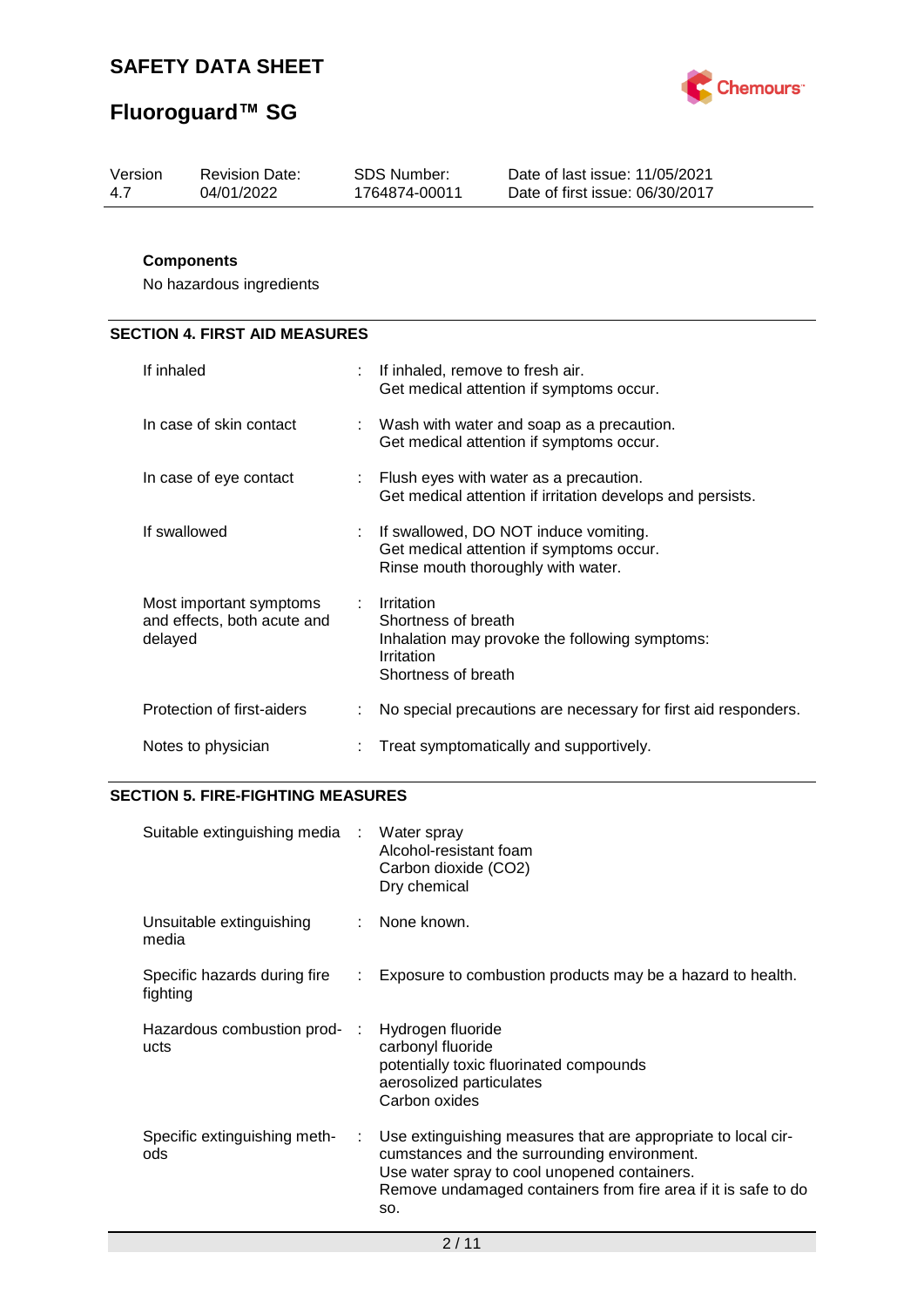# **Fluoroguard™ SG**



| Version<br>4.7 |                                                          | <b>Revision Date:</b><br>04/01/2022                                             | SDS Number:<br>1764874-00011                                                                                                                                                                                                                                                                                                                                                                                                                                                                                                                                                                                                                                           | Date of last issue: 11/05/2021<br>Date of first issue: 06/30/2017                                                   |  |
|----------------|----------------------------------------------------------|---------------------------------------------------------------------------------|------------------------------------------------------------------------------------------------------------------------------------------------------------------------------------------------------------------------------------------------------------------------------------------------------------------------------------------------------------------------------------------------------------------------------------------------------------------------------------------------------------------------------------------------------------------------------------------------------------------------------------------------------------------------|---------------------------------------------------------------------------------------------------------------------|--|
|                | for fire-fighters                                        | Special protective equipment :                                                  | Evacuate area.<br>necessary.<br>Use personal protective equipment.                                                                                                                                                                                                                                                                                                                                                                                                                                                                                                                                                                                                     | Wear self-contained breathing apparatus for firefighting if                                                         |  |
|                |                                                          | <b>SECTION 6. ACCIDENTAL RELEASE MEASURES</b>                                   |                                                                                                                                                                                                                                                                                                                                                                                                                                                                                                                                                                                                                                                                        |                                                                                                                     |  |
|                |                                                          | Personal precautions, protec- :<br>tive equipment and emer-<br>gency procedures |                                                                                                                                                                                                                                                                                                                                                                                                                                                                                                                                                                                                                                                                        | Follow safe handling advice (see section 7) and personal pro-<br>tective equipment recommendations (see section 8). |  |
|                |                                                          | Environmental precautions                                                       | Avoid release to the environment.<br>Prevent further leakage or spillage if safe to do so.<br>Prevent spreading over a wide area (e.g., by containment or<br>oil barriers).<br>Retain and dispose of contaminated wash water.<br>Local authorities should be advised if significant spillages<br>cannot be contained.                                                                                                                                                                                                                                                                                                                                                  |                                                                                                                     |  |
|                | Methods and materials for<br>containment and cleaning up |                                                                                 | Soak up with inert absorbent material.<br>For large spills, provide diking or other appropriate contain-<br>ment to keep material from spreading. If diked material can be<br>pumped, store recovered material in appropriate container.<br>Clean up remaining materials from spill with suitable absor-<br>bent.<br>Local or national regulations may apply to releases and dispo-<br>sal of this material, as well as those materials and items em-<br>ployed in the cleanup of releases. You will need to determine<br>which regulations are applicable.<br>Sections 13 and 15 of this SDS provide information regarding<br>certain local or national requirements. |                                                                                                                     |  |

## **SECTION 7. HANDLING AND STORAGE**

| <b>Technical measures</b>   |    | : See Engineering measures under EXPOSURE<br>CONTROLS/PERSONAL PROTECTION section.                                                                                                                                         |
|-----------------------------|----|----------------------------------------------------------------------------------------------------------------------------------------------------------------------------------------------------------------------------|
| Local/Total ventilation     |    | : Use only with adequate ventilation.                                                                                                                                                                                      |
| Advice on safe handling     | ÷. | Do not breathe decomposition products.                                                                                                                                                                                     |
|                             |    | Handle in accordance with good industrial hygiene and safety<br>practice, based on the results of the workplace exposure as-<br>sessment<br>Take care to prevent spills, waste and minimize release to the<br>environment. |
| Conditions for safe storage | t. | Keep in properly labeled containers.<br>Store in accordance with the particular national regulations.                                                                                                                      |
| Materials to avoid          |    | No special restrictions on storage with other products.                                                                                                                                                                    |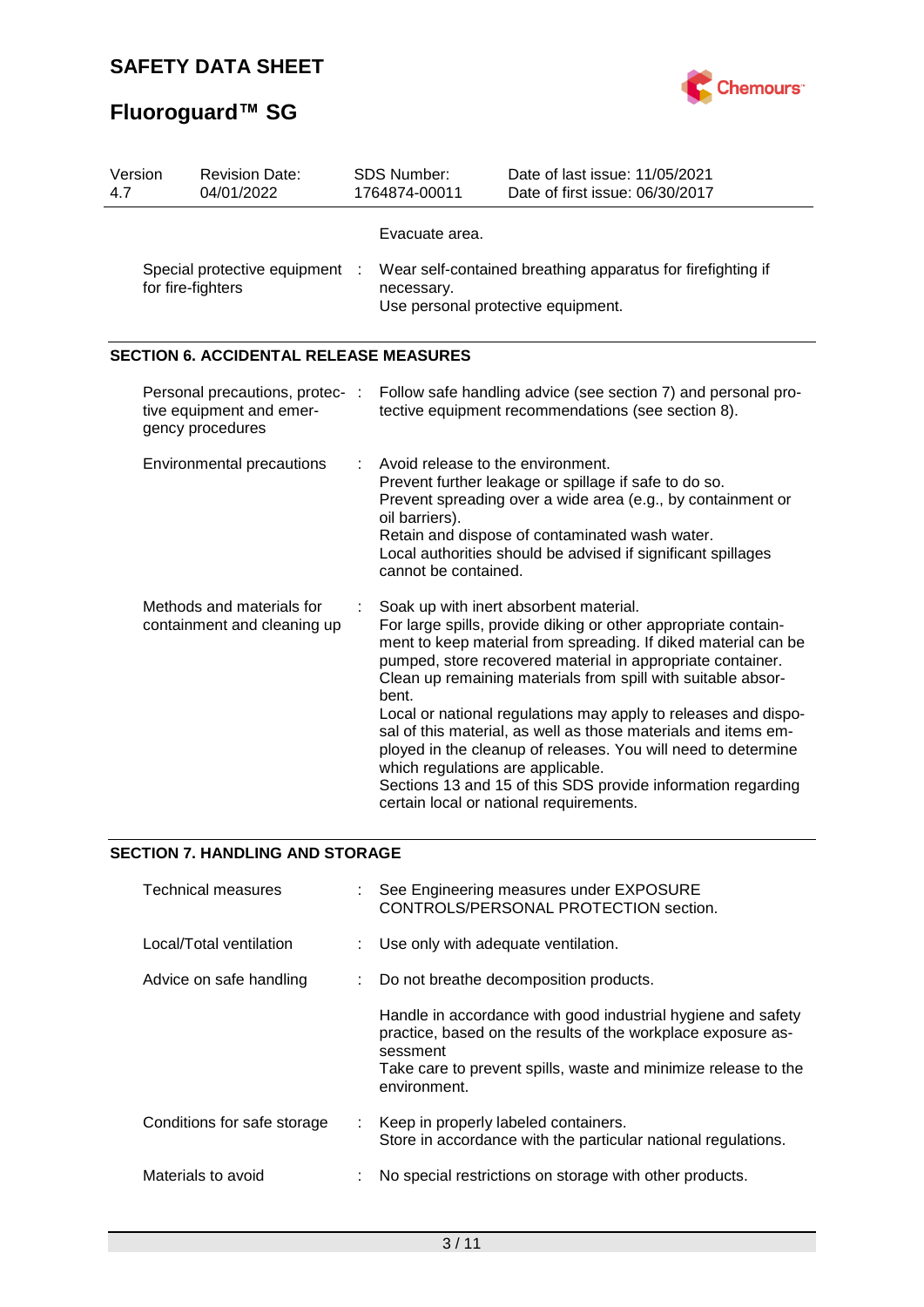

# **Fluoroguard™ SG**

age stability

| Version | <b>Revision Date:</b>        | SDS Number:   | Date of last issue: 11/05/2021                        |
|---------|------------------------------|---------------|-------------------------------------------------------|
| 4.7     | 04/01/2022                   | 1764874-00011 | Date of first issue: 06/30/2017                       |
|         | Further information on stor- |               | : No decomposition if stored and applied as directed. |

### **SECTION 8. EXPOSURE CONTROLS/PERSONAL PROTECTION**

## **Ingredients with workplace control parameters**

Contains no substances with occupational exposure limit values.

#### **Occupational exposure limits of decomposition products**

| Components          | CAS-No.   | Value type<br>(Form of | Control parame-<br>ters / Permissible               | <b>Basis</b>        |
|---------------------|-----------|------------------------|-----------------------------------------------------|---------------------|
|                     |           | exposure)              | concentration                                       |                     |
| Hydrofluoric acid   | 7664-39-3 | <b>TWA</b>             | $0.5$ ppm<br>(Fluorine)                             | <b>ACGIH</b>        |
|                     |           | $\mathsf{C}$           | 2 ppm<br>(Fluorine)                                 | <b>ACGIH</b>        |
|                     |           | $\mathsf{C}$           | 6 ppm<br>$5$ mg/m $3$                               | <b>NIOSH REL</b>    |
|                     |           | <b>TWA</b>             | $\overline{3}$ ppm<br>$2.5$ mg/m <sup>3</sup>       | <b>NIOSH REL</b>    |
|                     |           | <b>TWA</b>             | 3 ppm                                               | OSHA Z-2            |
| Carbonyl difluoride | 353-50-4  | <b>TWA</b>             | 2 ppm                                               | <b>ACGIH</b>        |
|                     |           | <b>STEL</b>            | 5 ppm                                               | <b>ACGIH</b>        |
|                     |           | <b>TWA</b>             | 2 ppm<br>$5 \text{ mg/m}^3$                         | <b>NIOSH REL</b>    |
|                     |           | <b>ST</b>              | 5 ppm<br>$15$ mg/m <sup>3</sup>                     | <b>NIOSH REL</b>    |
| Carbon dioxide      | 124-38-9  | <b>TWA</b>             | 5,000 ppm                                           | <b>ACGIH</b>        |
|                     |           | <b>STEL</b>            | 30,000 ppm                                          | <b>ACGIH</b>        |
|                     |           | <b>TWA</b>             | $\overline{5,000}$ ppm<br>$9,000$ mg/m <sup>3</sup> | <b>NIOSH REL</b>    |
|                     |           | <b>ST</b>              | 30,000 ppm<br>54,000 mg/m <sup>3</sup>              | <b>NIOSH REL</b>    |
|                     |           | <b>TWA</b>             | 5,000 ppm<br>9,000 mg/m <sup>3</sup>                | OSHA <sub>Z-1</sub> |
| Carbon monoxide     | 630-08-0  | <b>TWA</b>             | 25 ppm                                              | <b>ACGIH</b>        |
|                     |           | <b>TWA</b>             | 35 ppm<br>40 mg/m <sup>3</sup>                      | <b>NIOSH REL</b>    |
|                     |           | $\mathsf{C}$           | $200$ ppm<br>229 mg/m <sup>3</sup>                  | <b>NIOSH REL</b>    |
|                     |           | <b>TWA</b>             | 50 ppm<br>55 mg/m <sup>3</sup>                      | OSHA Z-1            |

**Engineering measures** : Processing may form hazardous compounds (see section 10).

> Ensure adequate ventilation, especially in confined areas. Minimize workplace exposure concentrations.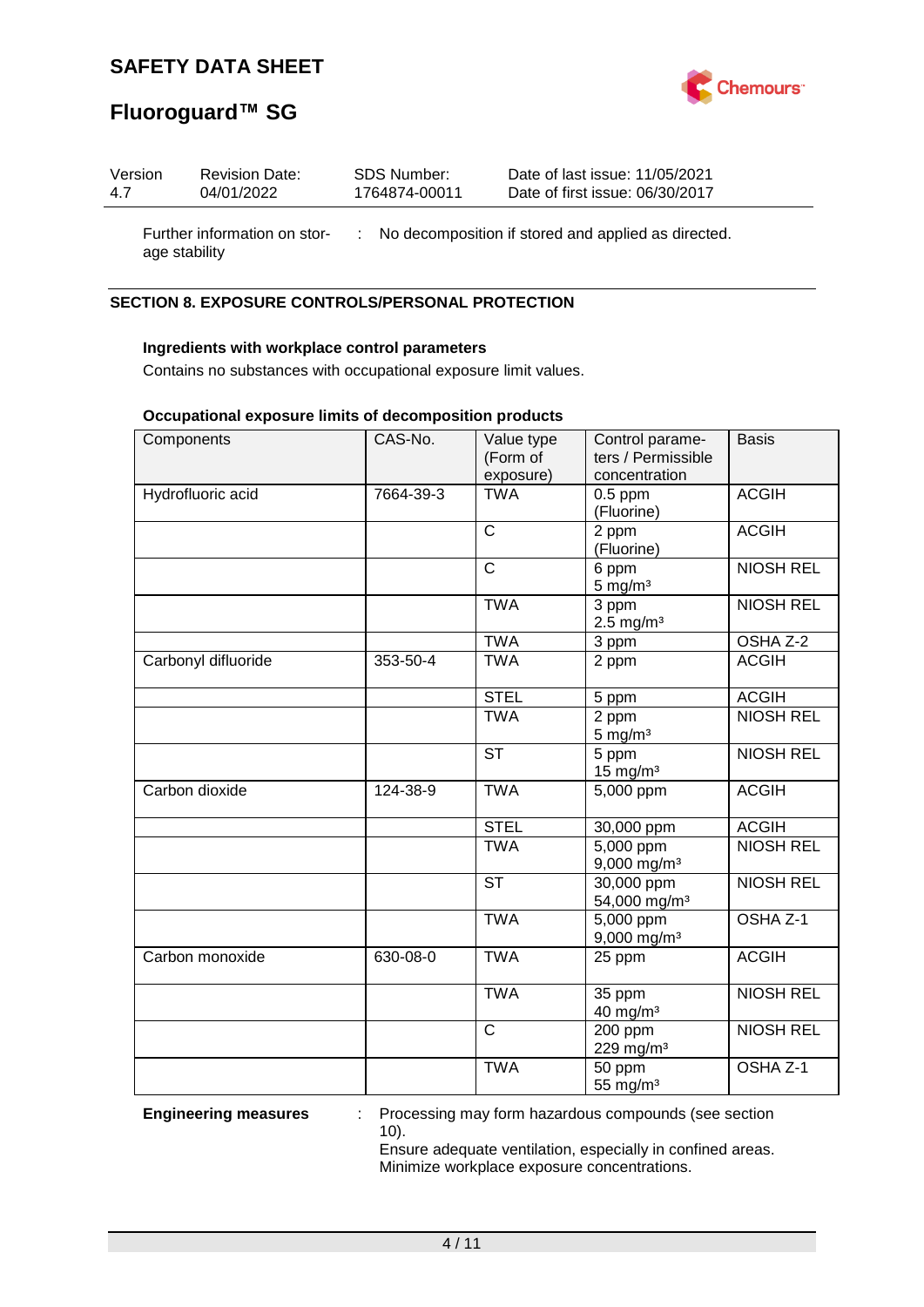

# **Fluoroguard™ SG**

| Version<br>4.7                        |  | <b>Revision Date:</b><br>04/01/2022 |  | <b>SDS Number:</b><br>1764874-00011                                                                                                                                                                                                                                                                                                                                                                                                                                                                                                                                                                                                                                                       | Date of last issue: 11/05/2021<br>Date of first issue: 06/30/2017                                                                                                                                                 |
|---------------------------------------|--|-------------------------------------|--|-------------------------------------------------------------------------------------------------------------------------------------------------------------------------------------------------------------------------------------------------------------------------------------------------------------------------------------------------------------------------------------------------------------------------------------------------------------------------------------------------------------------------------------------------------------------------------------------------------------------------------------------------------------------------------------------|-------------------------------------------------------------------------------------------------------------------------------------------------------------------------------------------------------------------|
|                                       |  | Personal protective equipment       |  |                                                                                                                                                                                                                                                                                                                                                                                                                                                                                                                                                                                                                                                                                           |                                                                                                                                                                                                                   |
| Respiratory protection<br>protection. |  |                                     |  | General and local exhaust ventilation is recommended to<br>maintain vapor exposures below recommended limits. Where<br>concentrations are above recommended limits or are<br>unknown, appropriate respiratory protection should be worn.<br>Follow OSHA respirator regulations (29 CFR 1910.134) and<br>use NIOSH/MSHA approved respirators. Protection provided<br>by air purifying respirators against exposure to any hazar-<br>dous chemical is limited. Use a positive pressure air supplied<br>respirator if there is any potential for uncontrolled release,<br>exposure levels are unknown, or any other circumstance<br>where air purifying respirators may not provide adequate |                                                                                                                                                                                                                   |
|                                       |  | Hand protection                     |  |                                                                                                                                                                                                                                                                                                                                                                                                                                                                                                                                                                                                                                                                                           |                                                                                                                                                                                                                   |
|                                       |  | Remarks                             |  |                                                                                                                                                                                                                                                                                                                                                                                                                                                                                                                                                                                                                                                                                           | Wash hands before breaks and at the end of workday.                                                                                                                                                               |
|                                       |  | Eye protection                      |  | Safety glasses                                                                                                                                                                                                                                                                                                                                                                                                                                                                                                                                                                                                                                                                            | Wear the following personal protective equipment:                                                                                                                                                                 |
|                                       |  | Skin and body protection            |  |                                                                                                                                                                                                                                                                                                                                                                                                                                                                                                                                                                                                                                                                                           | Skin should be washed after contact.                                                                                                                                                                              |
|                                       |  | Hygiene measures                    |  | king place.                                                                                                                                                                                                                                                                                                                                                                                                                                                                                                                                                                                                                                                                               | If exposure to chemical is likely during typical use, provide<br>eye flushing systems and safety showers close to the wor-<br>When using do not eat, drink or smoke.<br>Wash contaminated clothing before re-use. |

## **SECTION 9. PHYSICAL AND CHEMICAL PROPERTIES**

| Appearance                                                     | ÷  | viscous liquid                                      |
|----------------------------------------------------------------|----|-----------------------------------------------------|
| Color                                                          | ÷  | colorless                                           |
| Odor                                                           | ÷  | odorless                                            |
| <b>Odor Threshold</b>                                          |    | No data available                                   |
| рH                                                             |    | $\therefore$ 7                                      |
| Melting point/freezing point $\therefore$ > -71 °F / > -57 °C  |    |                                                     |
| Initial boiling point and boiling : No data available<br>range |    |                                                     |
| Flash point                                                    | ÷  | Method: Pensky-Martens closed cup<br>does not flash |
| Evaporation rate                                               | ÷. | No data available                                   |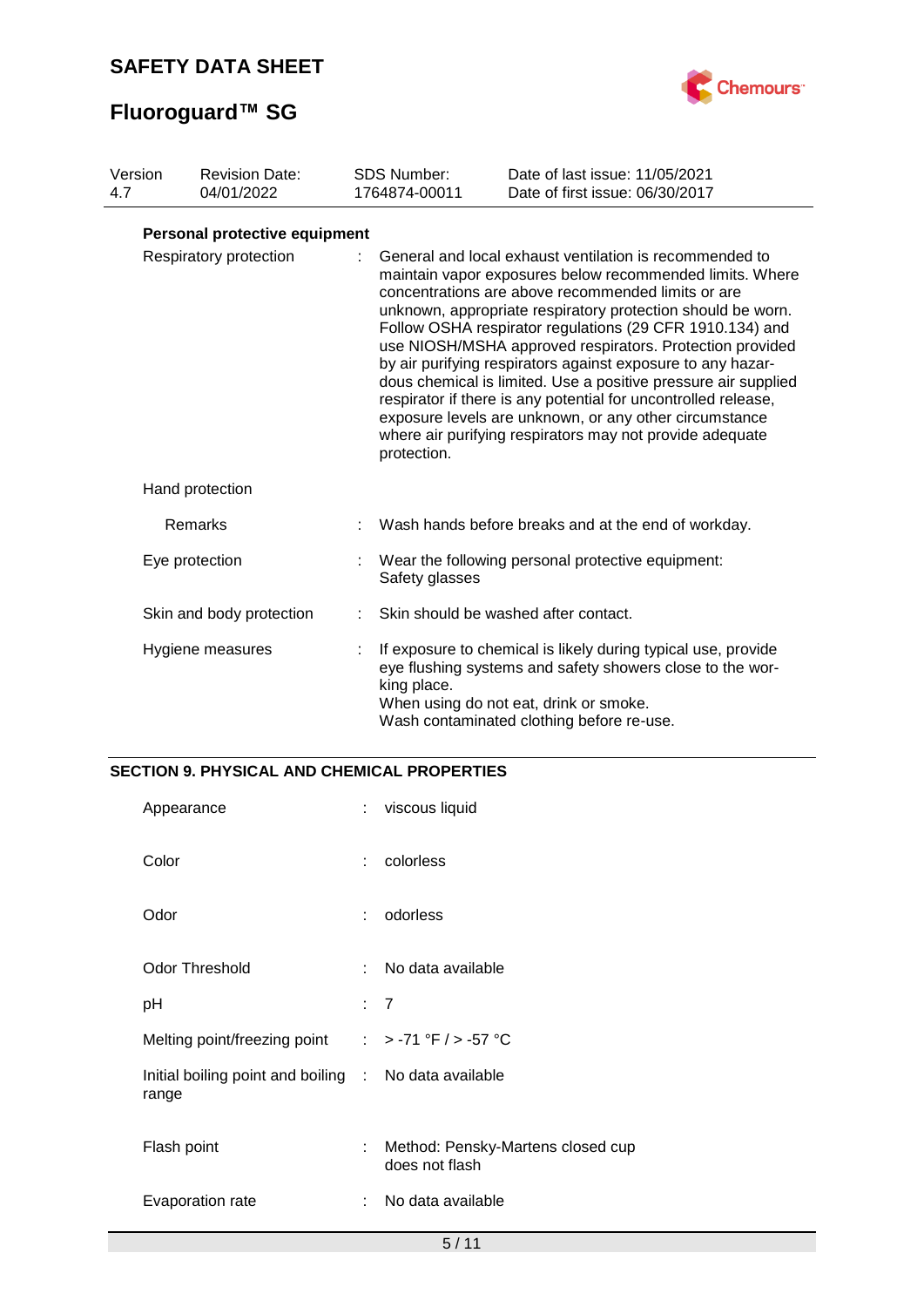

# **Fluoroguard™ SG**

| 4.7 | Version         | <b>Revision Date:</b><br>04/01/2022                 |   | SDS Number:<br>1764874-00011 | Date of last issue: 11/05/2021<br>Date of first issue: 06/30/2017 |
|-----|-----------------|-----------------------------------------------------|---|------------------------------|-------------------------------------------------------------------|
|     |                 |                                                     |   |                              |                                                                   |
|     |                 | Flammability (solid, gas)                           | ÷ | Not applicable               |                                                                   |
|     |                 | Flammability (liquids)                              |   | No data available            |                                                                   |
|     |                 | Upper explosion limit / Upper<br>flammability limit | ÷ | No data available            |                                                                   |
|     |                 | Lower explosion limit / Lower<br>flammability limit | ÷ | No data available            |                                                                   |
|     |                 | Vapor pressure                                      |   | No data available            |                                                                   |
|     |                 | Relative vapor density                              |   | No data available            |                                                                   |
|     |                 | Relative density                                    |   | 1.86 - 1.91 (75 °F / 24 °C)  |                                                                   |
|     | Solubility(ies) | Water solubility                                    |   | negligible                   |                                                                   |
|     | octanol/water   | Partition coefficient: n-                           |   | No data available            |                                                                   |
|     |                 | Autoignition temperature                            | ÷ | No data available            |                                                                   |
|     |                 | Decomposition temperature                           |   | 662 °F / 350 °C              |                                                                   |
|     | Viscosity       | Viscosity, kinematic                                |   | No data available            |                                                                   |
|     |                 | <b>Explosive properties</b>                         |   | Not explosive                |                                                                   |
|     |                 | Oxidizing properties                                |   |                              | The substance or mixture is not classified as oxidizing.          |
|     | Particle size   |                                                     |   | Not applicable               |                                                                   |
|     |                 |                                                     |   |                              |                                                                   |

## **SECTION 10. STABILITY AND REACTIVITY**

| Reactivity                                                                              |               | : Not classified as a reactivity hazard.                                       |  |
|-----------------------------------------------------------------------------------------|---------------|--------------------------------------------------------------------------------|--|
| Chemical stability                                                                      |               | Stable under normal conditions.                                                |  |
| Possibility of hazardous reac-<br>tions                                                 |               | : Hazardous decomposition products will be formed at elevated<br>temperatures. |  |
| Conditions to avoid                                                                     |               | : None known.                                                                  |  |
| Incompatible materials                                                                  | $\mathcal{L}$ | None.                                                                          |  |
| <b>Hazardous decomposition products</b><br>Thermal decomposition<br>: Hydrofluoric acid |               |                                                                                |  |

Carbonyl difluoride Carbon dioxide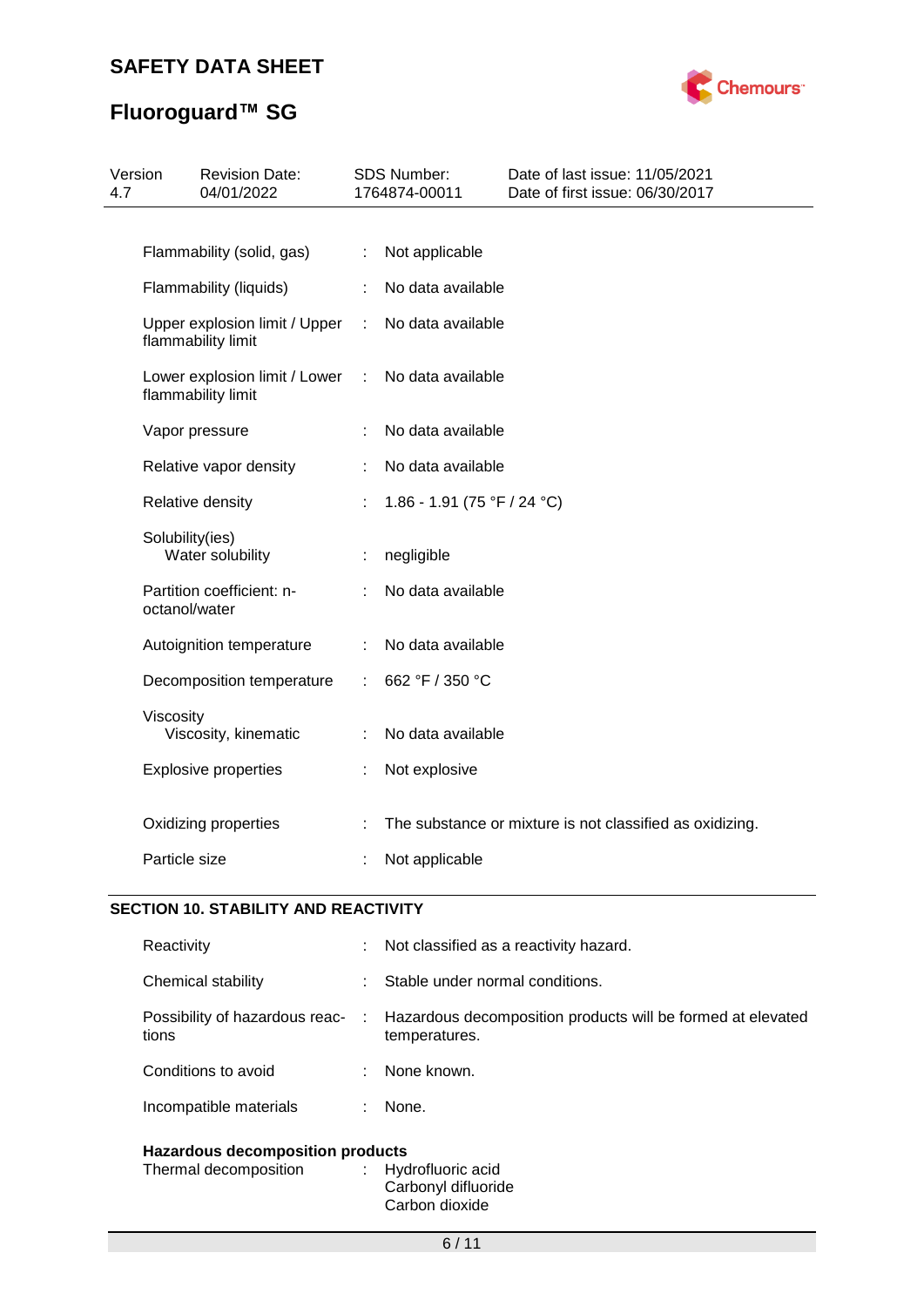

# **Fluoroguard™ SG**

| Version<br>4.7          | <b>Revision Date:</b><br>04/01/2022                                                 | <b>SDS Number:</b><br>1764874-00011 | Date of last issue: 11/05/2021<br>Date of first issue: 06/30/2017                                                                                           |
|-------------------------|-------------------------------------------------------------------------------------|-------------------------------------|-------------------------------------------------------------------------------------------------------------------------------------------------------------|
|                         |                                                                                     | Carbon monoxide                     |                                                                                                                                                             |
|                         | <b>SECTION 11. TOXICOLOGICAL INFORMATION</b>                                        |                                     |                                                                                                                                                             |
| Inhalation<br>Ingestion | Information on likely routes of exposure<br>Skin contact<br>Eye contact             |                                     |                                                                                                                                                             |
|                         | <b>Acute toxicity</b><br>Not classified based on available information.             |                                     |                                                                                                                                                             |
|                         | <b>Skin corrosion/irritation</b><br>Not classified based on available information.  |                                     |                                                                                                                                                             |
|                         | Serious eye damage/eye irritation<br>Not classified based on available information. |                                     |                                                                                                                                                             |
|                         | <b>Respiratory or skin sensitization</b>                                            |                                     |                                                                                                                                                             |
|                         | <b>Skin sensitization</b><br>Not classified based on available information.         |                                     |                                                                                                                                                             |
|                         | <b>Respiratory sensitization</b><br>Not classified based on available information.  |                                     |                                                                                                                                                             |
|                         | <b>Germ cell mutagenicity</b><br>Not classified based on available information.     |                                     |                                                                                                                                                             |
| <b>IARC</b>             | Carcinogenicity<br>Not classified based on available information.                   |                                     | No ingredient of this product present at levels greater than or equal to 0.1% is<br>identified as probable, possible or confirmed human carcinogen by IARC. |

- **OSHA** No component of this product present at levels greater than or equal to 0.1% is on OSHA's list of regulated carcinogens.
- **NTP** No ingredient of this product present at levels greater than or equal to 0.1% is identified as a known or anticipated carcinogen by NTP.

## **Reproductive toxicity**

Not classified based on available information.

#### **STOT-single exposure**

Not classified based on available information.

### **STOT-repeated exposure**

Not classified based on available information.

## **Aspiration toxicity**

Not classified based on available information.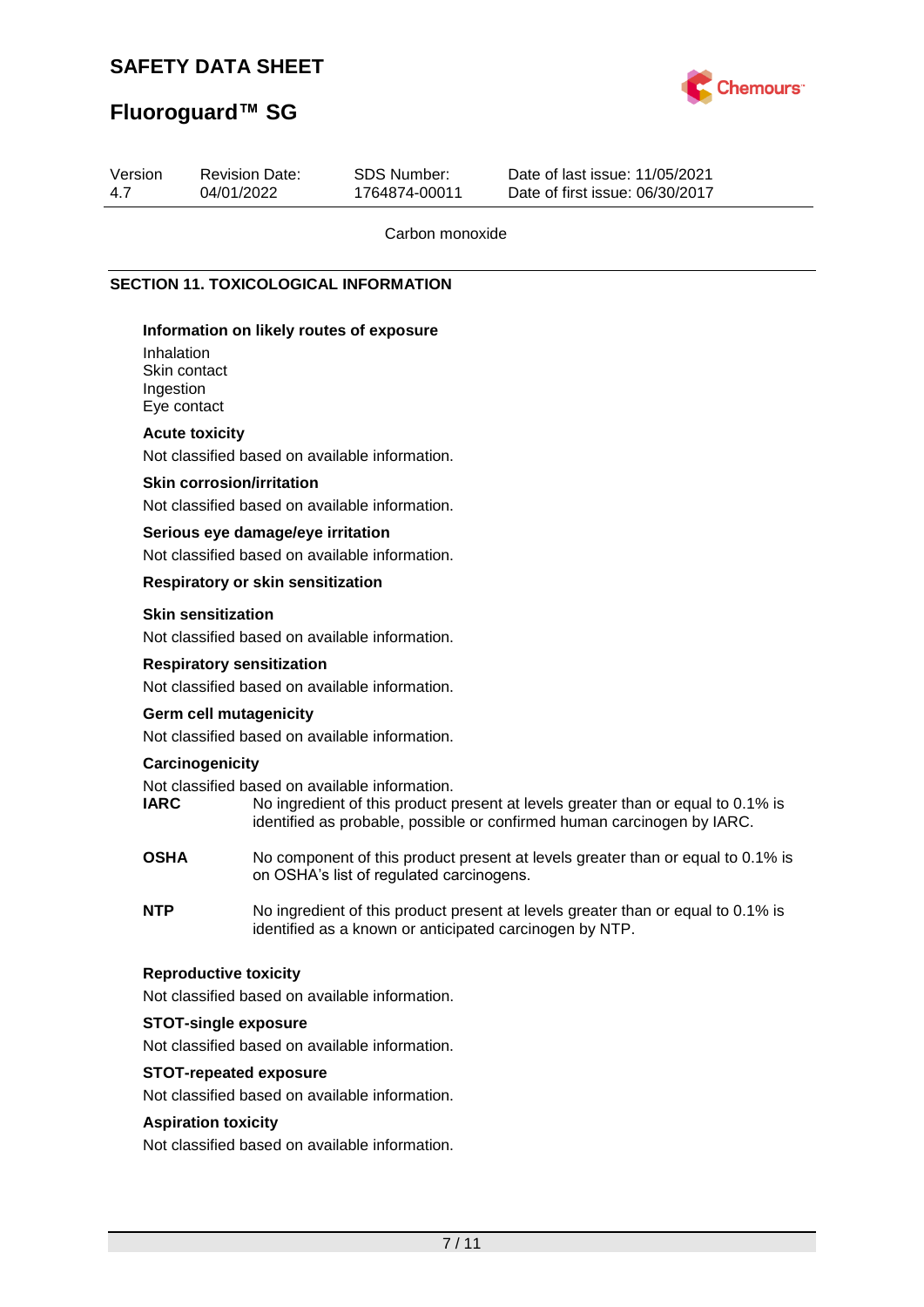

# **Fluoroguard™ SG**

| Version<br>4.7     | <b>Revision Date:</b><br>04/01/2022       | <b>SDS Number:</b><br>1764874-00011 | Date of last issue: 11/05/2021<br>Date of first issue: 06/30/2017 |
|--------------------|-------------------------------------------|-------------------------------------|-------------------------------------------------------------------|
|                    | <b>SECTION 12. ECOLOGICAL INFORMATION</b> |                                     |                                                                   |
|                    |                                           |                                     |                                                                   |
| <b>Ecotoxicity</b> |                                           |                                     |                                                                   |
|                    | No data available                         |                                     |                                                                   |
|                    | <b>Persistence and degradability</b>      |                                     |                                                                   |
|                    | No data available                         |                                     |                                                                   |
|                    | <b>Bioaccumulative potential</b>          |                                     |                                                                   |
|                    | No data available                         |                                     |                                                                   |
|                    | <b>Mobility in soil</b>                   |                                     |                                                                   |
|                    | No data available                         |                                     |                                                                   |
|                    | Other adverse effects                     |                                     |                                                                   |
|                    | No data available                         |                                     |                                                                   |

| <b>DISPOSAL INGUIUUS</b> |                                                                                                                                                                |
|--------------------------|----------------------------------------------------------------------------------------------------------------------------------------------------------------|
| Waste from residues      | Dispose of in accordance with local regulations.                                                                                                               |
| Contaminated packaging   | Empty containers should be taken to an approved waste<br>handling site for recycling or disposal.<br>If not otherwise specified: Dispose of as unused product. |

#### **SECTION 14. TRANSPORT INFORMATION**

#### **International Regulations**

#### **UNRTDG**

Not regulated as a dangerous good

#### **IATA-DGR**

Not regulated as a dangerous good

#### **IMDG-Code**

Not regulated as a dangerous good

#### **Transport in bulk according to Annex II of MARPOL 73/78 and the IBC Code**

Not applicable for product as supplied.

#### **Domestic regulation**

**49 CFR** Not regulated as a dangerous good

# **Special precautions for user**

Not applicable

### **SECTION 15. REGULATORY INFORMATION**

#### **CERCLA Reportable Quantity**

This material does not contain any components with a CERCLA RQ.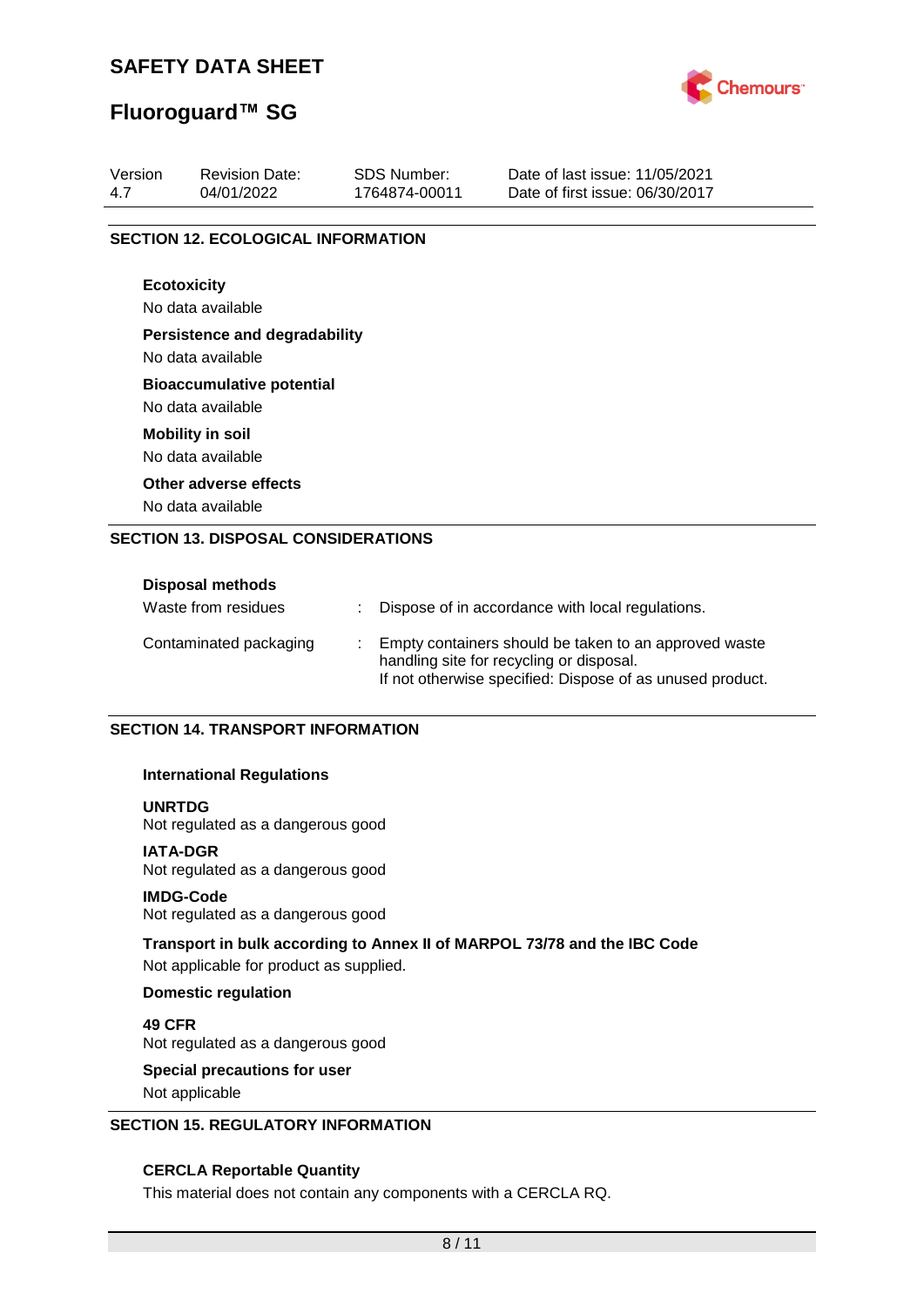

# **Fluoroguard™ SG**

| Version<br>4.7 | <b>Revision Date:</b><br>04/01/2022                         | <b>SDS Number:</b><br>1764874-00011 | Date of last issue: 11/05/2021<br>Date of first issue: 06/30/2017                                                                                                                       |
|----------------|-------------------------------------------------------------|-------------------------------------|-----------------------------------------------------------------------------------------------------------------------------------------------------------------------------------------|
|                | SARA 304 Extremely Hazardous Substances Reportable Quantity |                                     |                                                                                                                                                                                         |
|                |                                                             |                                     | This material does not contain any components with a section 304 EHS RQ.                                                                                                                |
|                |                                                             |                                     | <b>SARA 302 Extremely Hazardous Substances Threshold Planning Quantity</b>                                                                                                              |
|                |                                                             |                                     | This material does not contain any components with a section 302 EHS TPQ.                                                                                                               |
|                | SARA 311/312 Hazards                                        | : No SARA Hazards                   |                                                                                                                                                                                         |
|                | <b>SARA 313</b>                                             |                                     | This material does not contain any chemical components with<br>known CAS numbers that exceed the threshold (De Minimis)<br>reporting levels established by SARA Title III, Section 313. |
|                | <b>US State Regulations</b>                                 |                                     |                                                                                                                                                                                         |
|                | Pennsylvania Right To Know<br><b>PFPE</b> fluid             |                                     | Trade secret                                                                                                                                                                            |
|                |                                                             |                                     |                                                                                                                                                                                         |

#### **California Prop. 65**

WARNING: This product can expose you to chemicals including Pentadecafluorooctanoic acid, which is/are known to the State of California to cause birth defects or other reproductive harm. For more information go to www.P65Warnings.ca.gov. Note to User: This product is not made with PFOA nor is PFOA intentionally present in the product; however, it is possible that PFOA may be present as an impurity at background (environmental) levels.

#### **SECTION 16. OTHER INFORMATION**





HMIS® ratings are based on a 0-4 rating scale, with 0 representing minimal hazards or risks, and 4 representing significant hazards or risks. The "\*" represents a chronic hazard, while the "/" represents the absence of a chronic hazard.

Chemours™ and the Chemours Logo are trademarks of The Chemours Company. Before use read Chemours safety information. For further information contact the local Chemours office or nominated distributors.

#### **Full text of other abbreviations**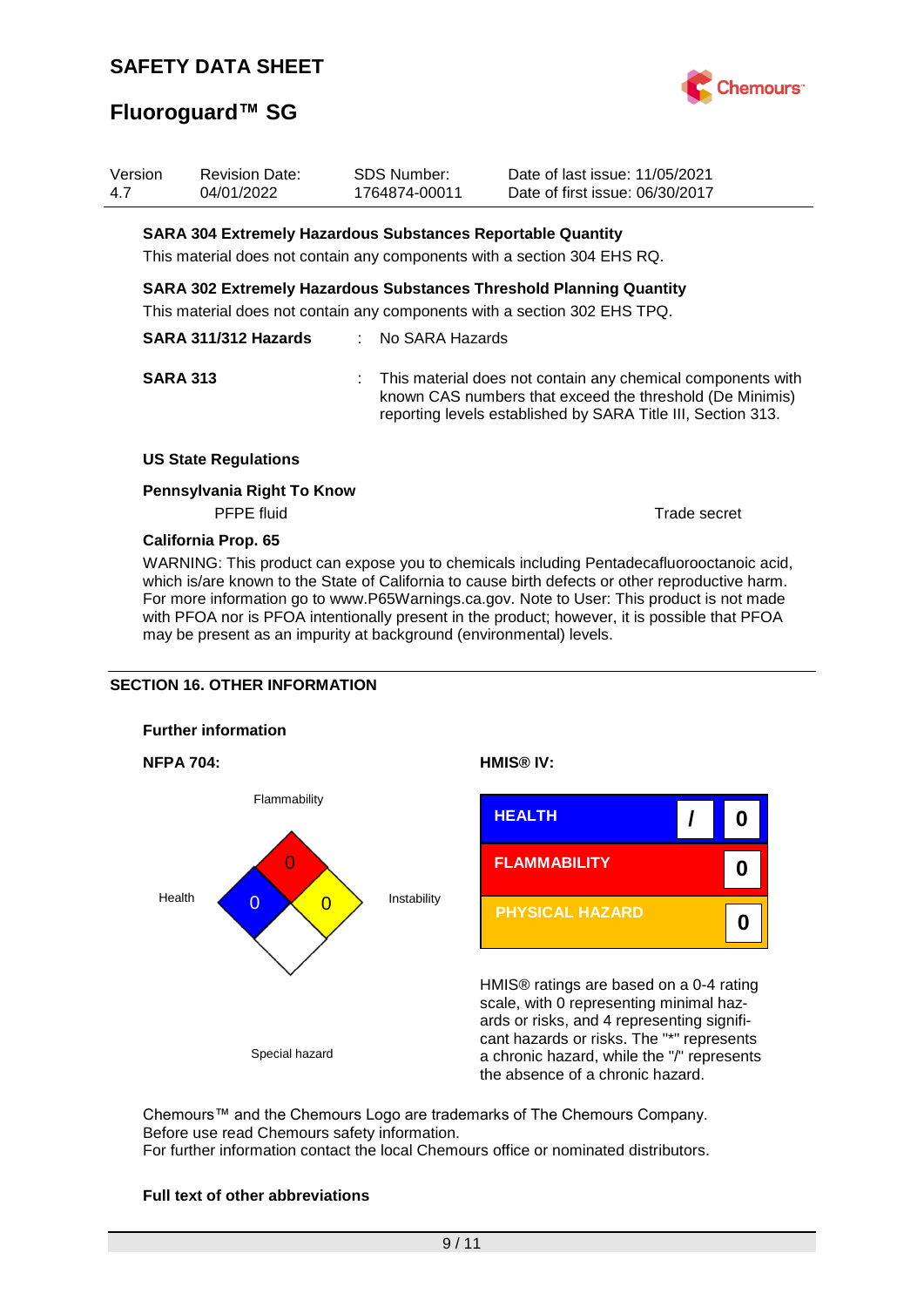

# **Fluoroguard™ SG**

| Version<br>4.7      | <b>Revision Date:</b><br>04/01/2022 |                               | <b>SDS Number:</b><br>1764874-00011                                                       | Date of last issue: 11/05/2021<br>Date of first issue: 06/30/2017                              |  |  |  |
|---------------------|-------------------------------------|-------------------------------|-------------------------------------------------------------------------------------------|------------------------------------------------------------------------------------------------|--|--|--|
| <b>ACGIH</b>        |                                     |                               |                                                                                           | : USA. ACGIH Threshold Limit Values (TLV)                                                      |  |  |  |
| NIOSH REL           |                                     |                               |                                                                                           | USA. NIOSH Recommended Exposure Limits                                                         |  |  |  |
| OSHA Z-1            |                                     |                               | USA. Occupational Exposure Limits (OSHA) - Table Z-1 Lim-<br>its for Air Contaminants     |                                                                                                |  |  |  |
|                     | OSHA Z-2                            |                               |                                                                                           | USA. Occupational Exposure Limits (OSHA) - Table Z-2                                           |  |  |  |
| ACGIH / TWA         |                                     | 8-hour, time-weighted average |                                                                                           |                                                                                                |  |  |  |
| <b>ACGIH / STEL</b> |                                     |                               |                                                                                           | Short-term exposure limit                                                                      |  |  |  |
|                     | ACGIH / C                           |                               | Ceiling limit                                                                             |                                                                                                |  |  |  |
|                     | NIOSH REL / TWA                     |                               |                                                                                           | : Time-weighted average concentration for up to a 10-hour<br>workday during a 40-hour workweek |  |  |  |
|                     | NIOSH REL / ST                      |                               | STEL - 15-minute TWA exposure that should not be exceeded<br>at any time during a workday |                                                                                                |  |  |  |
|                     | NIOSH REL / C                       |                               |                                                                                           | Ceiling value not be exceeded at any time.                                                     |  |  |  |
|                     | OSHA Z-1 / TWA                      |                               | 8-hour time weighted average                                                              |                                                                                                |  |  |  |
|                     | OSHA Z-2 / TWA                      |                               | 8-hour time weighted average                                                              |                                                                                                |  |  |  |

AIIC - Australian Inventory of Industrial Chemicals; ASTM - American Society for the Testing of Materials; bw - Body weight; CERCLA - Comprehensive Environmental Response, Compensation, and Liability Act; CMR - Carcinogen, Mutagen or Reproductive Toxicant; DIN - Standard of the German Institute for Standardisation; DOT - Department of Transportation; DSL - Domestic Substances List (Canada); ECx - Concentration associated with x% response; EHS - Extremely Hazardous Substance; ELx - Loading rate associated with x% response; EmS - Emergency Schedule; ENCS - Existing and New Chemical Substances (Japan); ErCx - Concentration associated with x% growth rate response; ERG - Emergency Response Guide; GHS - Globally Harmonized System; GLP - Good Laboratory Practice; HMIS - Hazardous Materials Identification System; IARC - International Agency for Research on Cancer; IATA - International Air Transport Association; IBC - International Code for the Construction and Equipment of Ships carrying Dangerous Chemicals in Bulk; IC50 - Half maximal inhibitory concentration; ICAO - International Civil Aviation Organization; IECSC - Inventory of Existing Chemical Substances in China; IMDG - International Maritime Dangerous Goods; IMO - International Maritime Organization; ISHL - Industrial Safety and Health Law (Japan); ISO - International Organisation for Standardization; KECI - Korea Existing Chemicals Inventory; LC50 - Lethal Concentration to 50 % of a test population; LD50 - Lethal Dose to 50% of a test population (Median Lethal Dose); MARPOL - International Convention for the Prevention of Pollution from Ships; MSHA - Mine Safety and Health Administration; n.o.s. - Not Otherwise Specified; NFPA - National Fire Protection Association; NO(A)EC - No Observed (Adverse) Effect Concentration; NO(A)EL - No Observed (Adverse) Effect Level; NOELR - No Observable Effect Loading Rate; NTP - National Toxicology Program; NZIoC - New Zealand Inventory of Chemicals; OECD - Organization for Economic Co-operation and Development; OPPTS - Office of Chemical Safety and Pollution Prevention; PBT - Persistent, Bioaccumulative and Toxic substance; PICCS - Philippines Inventory of Chemicals and Chemical Substances; (Q)SAR - (Quantitative) Structure Activity Relationship; RCRA - Resource Conservation and Recovery Act; REACH - Regulation (EC) No 1907/2006 of the European Parliament and of the Council concerning the Registration, Evaluation, Authorisation and Restriction of Chemicals; RQ - Reportable Quantity; SADT - Self-Accelerating Decomposition Temperature; SARA - Superfund Amendments and Reauthorization Act; SDS - Safety Data Sheet; TCSI - Taiwan Chemical Substance Inventory; TECI - Thailand Existing Chemicals Inventory; TSCA - Toxic Substances Control Act (United States); UN - United Nations; UNRTDG - United Nations Recommendations on the Transport of Dangerous Goods; vPvB - Very Persistent and Very Bioaccumulative

| Sources of key data used to<br>compile the Material Safety<br>Data Sheet | Internal technical data, data from raw material SDSs, OECD<br>eChem Portal search results and European Chemicals Agen-<br>cy, http://echa.europa.eu/ |
|--------------------------------------------------------------------------|------------------------------------------------------------------------------------------------------------------------------------------------------|
|                                                                          |                                                                                                                                                      |

Revision Date : 04/01/2022